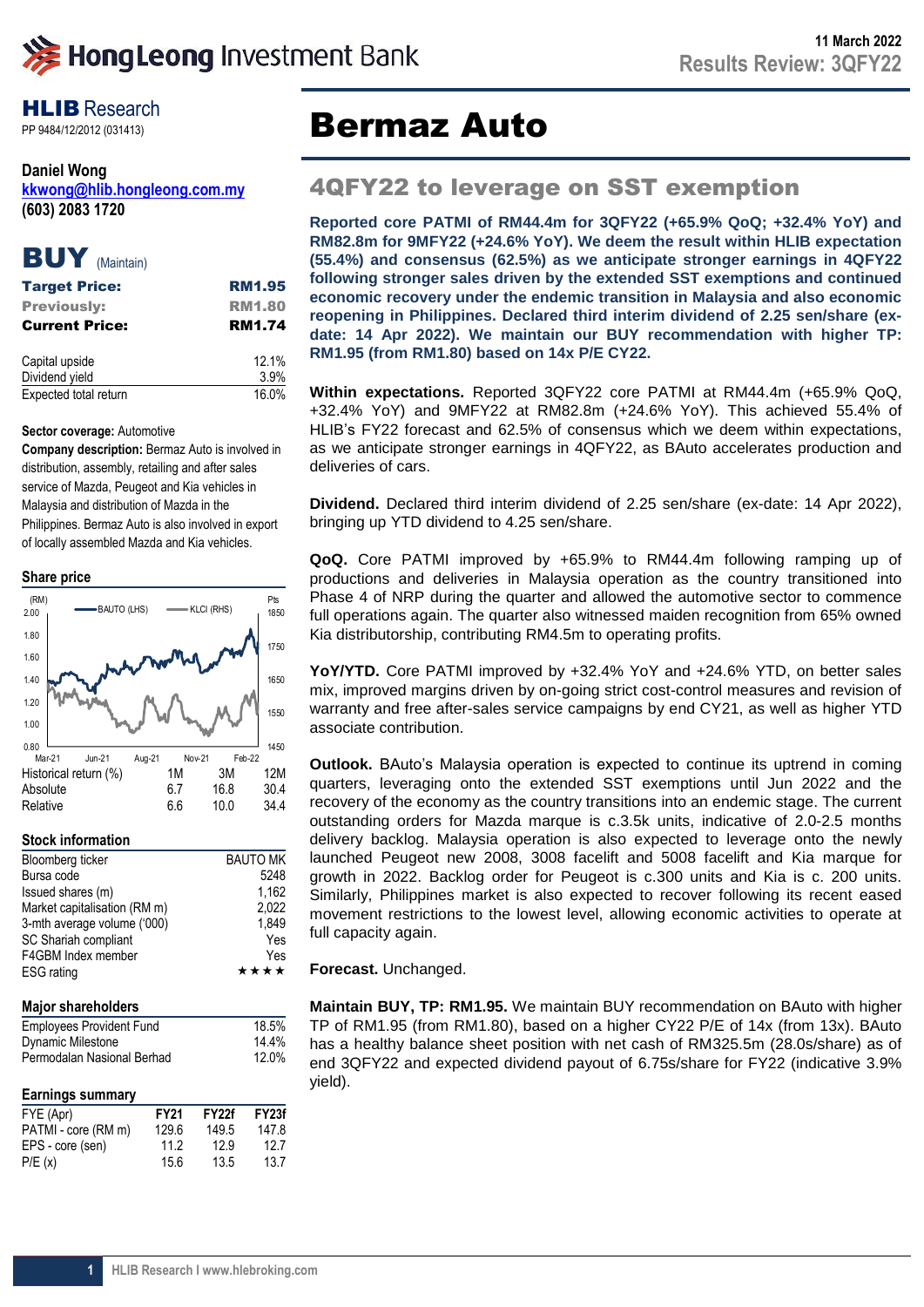### **Financial Forecast**

#### *All items in (RM m) unless otherwise stated*

| <b>Balance Shee</b> |  |  |  |  |  |  |
|---------------------|--|--|--|--|--|--|
|---------------------|--|--|--|--|--|--|

| <b>FYE Apr</b>       | <b>FY20</b> | FY21  | <b>FY22f</b> | FY <sub>23f</sub> | <b>FY24f</b> | <b>FYE Apr</b>       | <b>FY20</b> | <b>FY21</b> | <b>FY22f</b> | FY <sub>23f</sub> | FY24f |
|----------------------|-------------|-------|--------------|-------------------|--------------|----------------------|-------------|-------------|--------------|-------------------|-------|
| Cash                 | 100         | 563   | 590          | 605               | 602          | Revenue              | 1,755       | 2,288       | 2,482        | 2,271             | 2,727 |
| Receivables          | 107         | 148   | 149          | 114               | 136          | <b>EBITDA</b>        | 126         | 169         | 211          | 197               | 273   |
| Inventories          | 685         | 278   | 323          | 261               | 300          | <b>EBIT</b>          | 110         | 153         | 195          | 181               | 257   |
| <b>PPE</b>           | 39          | 37    | 37           | 38                | 38           | Net interest         | (3)         | (7)         | (4)          | (3)               | (1)   |
| Others               | 357         | 375   | 387          | 405               | 430          | Associates & JV      | 27          | 21          | 18           | 24                | 31    |
| Assets               | 1,288       | 1,402 | 1,486        | 1,422             | 1,505        | Profit before tax    | 134         | 166         | 209          | 202               | 287   |
|                      |             |       |              |                   |              | Tax                  | (14)        | (41)        | (61)         | (44)              | (64)  |
| Payables             | 350         | 248   | 273          | 207               | 196          | Net profit           | 120         | 125         | 148          | 158               | 223   |
| Debt                 | 138         | 205   | 155          | 105               | 105          | Minority interest    | (3)         | 5           | 0            | 0                 | 0     |
| Others               | 280         | 337   | 333          | 328               | 324          | <b>Core PATMI</b>    | 117         | 130         | 150          | 148               | 205   |
| <b>Liabilities</b>   | 767         | 790   | 761          | 641               | 626          | Exceptionals         | (2)         | 3           | 0            | 0                 | 0     |
|                      |             |       |              |                   |              | Reported PATMI       | 115         | 133         | 150          | 148               | 205   |
| Shareholder's equity | 470         | 565   | 680          | 726               | 807          |                      |             |             |              |                   |       |
| Minority interest    | 51          | 47    | 45           | 55                | 73           | Consensus core PATMI |             |             | 133          | 171               | 209   |
| <b>Equity</b>        | 521         | 612   | 725          | 781               | 879          | HLIB/ Consensus (%)  |             |             | 113%         | 87%               | 98%   |
|                      |             |       |              |                   |              |                      |             |             |              |                   |       |

| <b>Balance Sheet</b>       |             |             |       |                   |              | <b>Income Statement</b>       |             |       |                   |                   |             |
|----------------------------|-------------|-------------|-------|-------------------|--------------|-------------------------------|-------------|-------|-------------------|-------------------|-------------|
| FYE Apr                    | <b>FY20</b> | <b>FY21</b> | FY22f | FY <sub>23f</sub> | <b>FY24f</b> | FYE Apr                       | <b>FY20</b> | FY21  | <b>FY22f</b>      | FY <sub>23f</sub> | FY24f       |
| Cash                       | 100         | 563         | 590   | 605               | 602          | Revenue                       | 1,755       | 2,288 | 2,482             | 2,271             | 2,727       |
| Receivables                | 107         | 148         | 149   | 114               | 136          | <b>EBITDA</b>                 | 126         | 169   | 211               | 197               | 273         |
| Inventories                | 685         | 278         | 323   | 261               | 300          | <b>EBIT</b>                   | 110         | 153   | 195               | 181               | 257         |
| PPE                        | 39          | 37          | 37    | 38                | 38           | Net interest                  | (3)         | (7)   | (4)               | (3)               | (1)         |
| Others                     | 357         | 375         | 387   | 405               | 430          | Associates & JV               | 27          | 21    | 18                | 24                | 31          |
| Assets                     | 1,288       | 1,402       | 1,486 | 1,422             | 1,505        | Profit before tax             | 134         | 166   | 209               | 202               | 287         |
|                            |             |             |       |                   |              | Tax                           | (14)        | (41)  | (61)              | (44)              | (64)        |
| Payables                   | 350         | 248         | 273   | 207               | 196          | Net profit                    | 120         | 125   | 148               | 158               | 223         |
| Debt                       | 138         | 205         | 155   | 105               | 105          | Minority interest             | (3)         | 5     | 0                 | 0                 | $\mathbf 0$ |
| Others                     | 280         | 337         | 333   | 328               | 324          | <b>Core PATMI</b>             | 117         | 130   | 150               | 148               | 205         |
| Liabilities                | 767         | 790         | 761   | 641               | 626          | Exceptionals                  | (2)         | 3     | 0                 | 0                 | 0           |
|                            |             |             |       |                   |              | Reported PATMI                | 115         | 133   | 150               | 148               | 205         |
| Shareholder's equity       | 470         | 565         | 680   | 726               | 807          |                               |             |       |                   |                   |             |
| Minority interest          | 51          | 47          | 45    | 55                | 73           | Consensus core PATMI          |             |       | 133               | 171               | 209         |
| Equity                     | 521         | 612         | 725   | 781               | 879          | HLIB/ Consensus (%)           |             |       | 113%              | 87%               | 98%         |
| <b>Cash Flow Statement</b> |             |             |       |                   |              | <b>Valuation &amp; Ratios</b> |             |       |                   |                   |             |
| FYE Apr                    | <b>FY20</b> | FY21        | FY22f | FY <sub>23f</sub> | FY24f        | <b>FYE Apr</b>                | <b>FY20</b> | FY21  | FY <sub>22f</sub> | FY <sub>23f</sub> | FY24f       |
| <b>EBITDA</b>              | 126         | 169         | 211   | 197               | 273          | Reported EPS (sen)            | 9.9         | 11.4  | 12.9              | 12.7              | 17.7        |
| Net Interest               | (3)         | (7)         | (4)   | (3)               | (1)          | Core EPS (sen)                | 10.1        | 11.2  | 12.9              | 12.7              | 17.7        |
| Taxation                   | (56)        | (40)        | (61)  | (44)              | (64)         | P/E(x)                        | 17.3        | 15.6  | 13.5              | 13.7              | 9.9         |
|                            |             |             |       |                   |              |                               |             |       |                   |                   |             |

| <b>Cash Flow Statement</b> | <b>Valuation &amp; Ratios</b> |
|----------------------------|-------------------------------|
|                            |                               |

| г то дрг               | <b>LITA</b> | <b>FILI</b> | <b>FILLI</b> | г і 40 і | Г I 441 | <b>FIL API</b>     | <b>LITA</b> | <b>FILI</b> | <b>FILLI</b> | г і zəl | <b>LI41</b> |
|------------------------|-------------|-------------|--------------|----------|---------|--------------------|-------------|-------------|--------------|---------|-------------|
| EBITDA                 | 126         | 169         | 211          | 197      | 273     | Reported EPS (sen) | 9.9         | 11.4        | 12.9         | 12.7    | 17.7        |
| Net Interest           | (3)         | (7)         | (4)          | (3)      | (1)     | Core EPS (sen)     | 10.1        | 11.2        | 12.9         | 12.7    | 17.7        |
| Taxation               | (56)        | (40)        | (61)         | (44)     | (64)    | P/E(x)             | 17.3        | 15.6        | 13.5         | 13.7    | 9.9         |
| <b>Working Capital</b> | (207)       | 311         | (20)         | 32       | (73)    | DPS (sen)          | 7.5         | 6.5         | 6.8          | 9.8     | 11.8        |
| Others                 | (6)         | 21          | 4            | 4        | 4       | Dividend yield (%) | 4.3%        | 3.7%        | 3.9%         | 5.6%    | 6.8%        |
| <b>CFO</b>             | (146)       | 453         | 129          | 185      | 140     | BVPS (RM)          | 0.40        | 0.49        | 0.59         | 0.63    | 0.69        |
|                        |             |             |              |          |         | P/B(x)             | 4.3         | 3.6         | 3.0          | 2.8     | 2.5         |
| Capex                  | (15)        | (4)         | (5)          | (5)      | (5)     |                    |             |             |              |         |             |
| Others                 | (1)         | (3)         | 0            | 0        | 0       | EBITDA margin      | 7.2%        | 7.4%        | 8.5%         | 8.7%    | 10.0%       |
| CFI                    | (17)        | (6)         | (5)          | (5)      | (5)     | EBIT margin        | 6.3%        | 6.7%        | 7.8%         | 7.9%    | 9.4%        |
|                        |             |             |              |          |         | PBT margin         | 7.6%        | 7.2%        | 8.4%         | 8.9%    | 10.5%       |
| Changes in debt        | 138         | 68          | (50)         | (50)     | 0       | Net margin         | 6.7%        | 5.7%        | 6.0%         | 6.5%    | 7.5%        |
| Shares issued          | 5           |             | 0            | 0        | 0       |                    |             |             |              |         |             |
| Dividends              | (192)       | (37)        | (35)         | (102)    | (125)   | ROE (%)            | 22.7%       | 25.0%       | 24.0%        | 21.0%   | 26.8%       |
| Others                 | (13)        | (13)        | (13)         | (13)     | (13)    | ROA (%)            | 10.0%       | 9.6%        | 10.4%        | 10.2%   | 14.0%       |
| <b>CFF</b>             | (62)        | 19          | (98)         | (165)    | (138)   | Net gearing (%)    | 8.0%        | N.Cash      | N.Cash       | N.Cash  | N.Cash      |
| Net cash flow          | (225)       | 465         | 26           | 15       | (3)     | <b>Assumptions</b> |             |             |              |         |             |
| Forex                  | 5           | (2)         | 0            | 0        | 0       | FYE Apr            | <b>FY20</b> | <b>FY21</b> | FY22f        | FY23f   | FY24f       |
| Others                 | 0           | 0           | (0)          | 0        | 0       | Sales volume       |             |             |              |         |             |
| Beginning cash         | 320         | 100         | 563          | 590      | 605     | Malaysia (units)   |             |             |              |         |             |
| Ending cach            | 100         | 563         | 590          | 605      | 602     | $M$ ozdo           | 9 4 8 4     | 13 439      | 14 4 2 0     | 11 890  | 14 490      |

| г нь мун             | I ILV       | I I L I     | 1 I L L I    | I ILVI            | I I 471 |
|----------------------|-------------|-------------|--------------|-------------------|---------|
| Reported EPS (sen)   | 9.9         | 11.4        | 12.9         | 12.7              | 17.7    |
| Core EPS (sen)       | 10.1        | 11.2        | 12.9         | 12.7              | 17.7    |
| P/E(x)               | 17.3        | 15.6        | 13.5         | 13.7              | 9.9     |
| DPS (sen)            | 7.5         | 6.5         | 6.8          | 9.8               | 11.8    |
| Dividend yield (%)   | 4.3%        | 3.7%        | 3.9%         | 5.6%              | 6.8%    |
| BVPS (RM)            | 0.40        | 0.49        | 0.59         | 0.63              | 0.69    |
| P/B(x)               | 4.3         | 3.6         | 3.0          | 2.8               | 2.5     |
| <b>EBITDA</b> margin | 7.2%        | 7.4%        | 8.5%         | 8.7%              | 10.0%   |
| EBIT margin          | 6.3%        | 6.7%        | 7.8%         | 7.9%              | 9.4%    |
| PBT margin           | 7.6%        | 7.2%        | 8.4%         | 8.9%              | 10.5%   |
| Net margin           | 6.7%        | 5.7%        | 6.0%         | 6.5%              | 7.5%    |
| ROE (%)              | 22.7%       | 25.0%       | 24.0%        | 21.0%             | 26.8%   |
| ROA (%)              | 10.0%       | 9.6%        | 10.4%        | 10.2%             | 14.0%   |
| Net gearing (%)      | 8.0%        | N.Cash      | N.Cash       | N.Cash            | N.Cash  |
| <b>Assumptions</b>   |             |             |              |                   |         |
| FYE Apr              | <b>FY20</b> | <b>FY21</b> | <b>FY22f</b> | FY <sub>23f</sub> | FY24f   |
| Sales volume         |             |             |              |                   |         |
|                      |             |             |              |                   |         |

|                | . – – – , |     |     |     | $\sqrt{ }$ | <b><i>FIGURILIPLION</i></b> |             |             |              |                   |        |
|----------------|-----------|-----|-----|-----|------------|-----------------------------|-------------|-------------|--------------|-------------------|--------|
| Forex          | 5         | (2) | 0   | 0   | 0          | FYE Apr                     | <b>FY20</b> | <b>FY21</b> | <b>FY22f</b> | FY <sub>23f</sub> | FY24f  |
| Others         | 0         | 0   | (0) | 0   | 0          | Sales volume                |             |             |              |                   |        |
| Beginning cash | 320       | 100 | 563 | 590 | 605        | Malaysia (units)            |             |             |              |                   |        |
| Ending cash    | 100       | 563 | 590 | 605 | 602        | Mazda                       | 9,484       | 13,439      | 14,420       | 11,890            | 14,490 |
|                |           |     |     |     |            | Kia                         | 0           | 0           | 1,000        | 2,000             | 3,000  |
|                |           |     |     |     |            | Peugeot                     | 0           | 242         | 1,000        | 2,000             | 3,000  |
|                |           |     |     |     |            | Philippines (units)         | 2,227       | 1,245       | 1,790        | 2,750             | 3,350  |
|                |           |     |     |     |            | <b>Production volume</b>    |             |             |              |                   |        |
|                |           |     |     |     |            | MMSB (units)                | 17,002      | 9,833       | 15,300       | 16,500            | 21,100 |
|                |           |     |     |     |            | Inokom (units)              | 25,544      | 17,566      | 25,678       | 30,800            | 35,333 |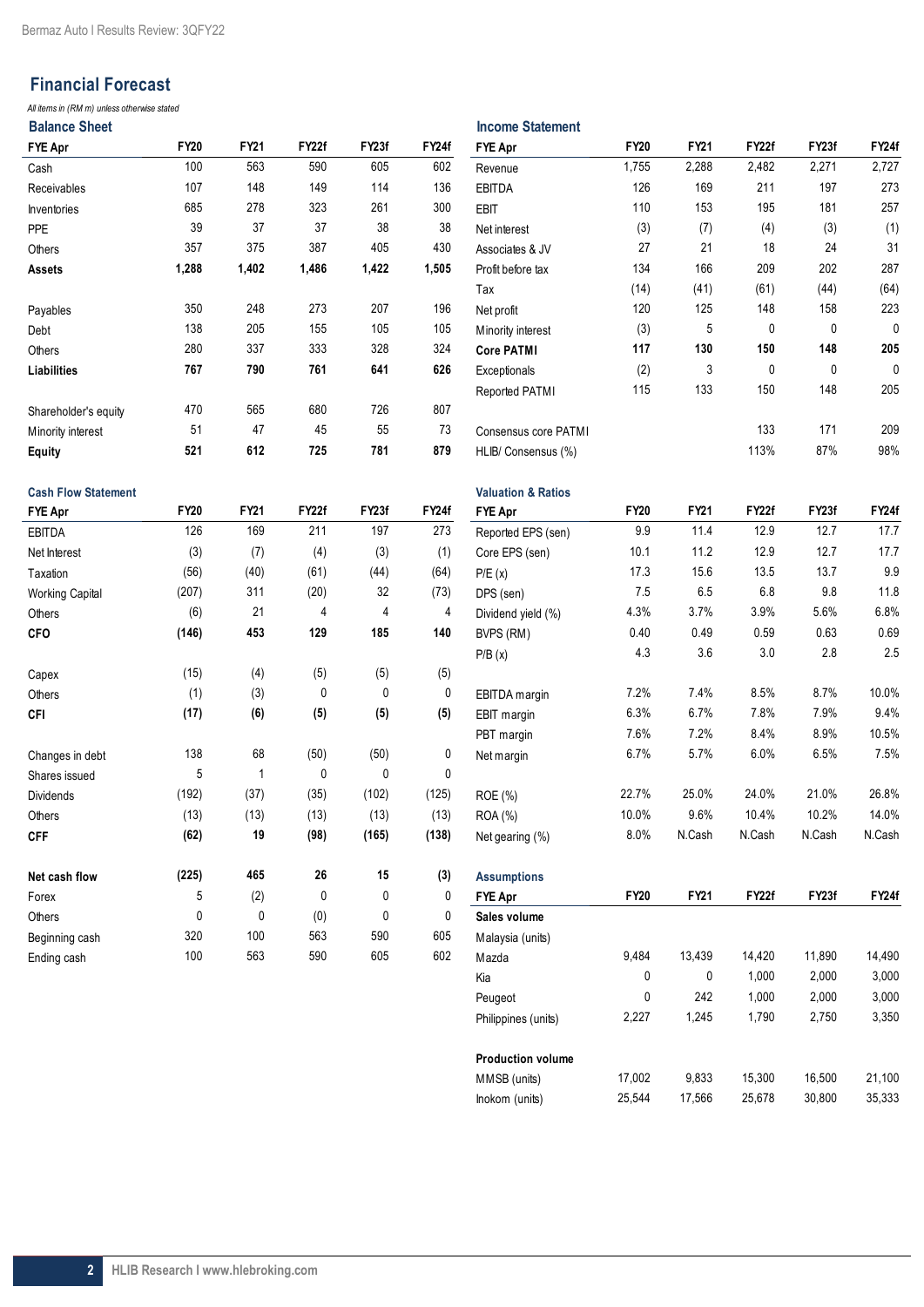#### **Figure #1 Quarterly results comparison**

| FYE Apr (RM m)                 | 3QFY21 | <b>2QFY22</b> | 3QFY22 | QoQ (%)     | Yo Y (%)           | <b>9MFY21</b> | <b>9MFY22</b> | Yo Y (%)           |
|--------------------------------|--------|---------------|--------|-------------|--------------------|---------------|---------------|--------------------|
| Revenue                        | 598.0  | 483.8         | 623.1  | 28.8%       | 4.2%               | 1,646.7       | 1,427.8       | $-13.3%$           |
| <b>EBITDA</b>                  | 40.0   | 37.5          | 54.7   | 45.8%       | 36.8%              | 91.1          | 103.8         | 13.9%              |
| Core EBIT                      | 36.1   | 32.4          | 49.6   | 53.0%       | 37.5%              | 87.4          | 99.7          | 14.0%              |
| Interest Expense               | (1.6)  | (1.3)         | (1.7)  | 24.2%       | 3.8%               | (7.1)         | (4.8)         | $-33.0%$           |
| Interest on Lease Liability    | (0.8)  | (1.0)         | (1.0)  |             |                    | (2.6)         | (3.0)         |                    |
| Interest and Investment Income | 1.7    | 1.3           | 1.5    | 15.6%       | $-10.7%$           | 3.7           | 4.7           | 26.1%              |
| Associates                     |        |               |        |             |                    |               |               |                    |
| <b>MMSB</b>                    | 4.8    | 0.1           | 5.0    | N.M.        | 3.8%               | 0.8           | 3.2           | 296.8%             |
| Inokom                         | 2.5    | 2.8           | 2.2    | $-19.7%$    | $-10.7%$           | 6.3           | 6.0           | $-5.3%$            |
| <b>KMSB</b>                    | 0.0    | 0.0           | (0.7)  |             |                    | 0.0           | (0.7)         |                    |
| Core PBT                       | 42.7   | 34.3          | 55.1   | 60.6%       | 29.0%              | 88.6          | 105.2         | 18.8%              |
| Exceptionals                   | (0.5)  | (0.7)         | 0.1    |             |                    | 0.7           | (2.0)         |                    |
| Reported PBT                   | 42.2   | 33.5          | 55.1   | 64.3%       | 30.6%              | 89.2          | 103.1         | 15.6%              |
| Tax                            | (9.6)  | (8.6)         | (8.6)  | 0.0%        | $-10.5%$           | (23.5)        | (21.4)        | $-9.1%$            |
| MI                             | 0.5    | 1.1           | (2.0)  | N.M.        | N.M.               | 1.4           | (1.0)         | N.M.               |
| <b>Reported PATAMI</b>         | 33.1   | 26.0          | 44.5   | 70.8%       | 34.4%              | 67.1          | 80.8          | 20.4%              |
| Core PATAMI                    | 33.6   | 26.8          | 44.4   | 65.9%       | 32.4%              | 66.5          | 82.8          | 24.6%              |
| Reported EPS (Sen)             | 2.8    | 2.2           | 3.8    | 70.8%       | 34.4%              | 5.8           | 7.0           | 20.4%              |
| Core EPS (Sen)                 | 2.9    | 2.3           | 3.8    | 65.9%       | 32.4%              | 5.7           | 7.1           | 24.6%              |
|                                |        |               |        |             |                    |               |               |                    |
| EBITDA Margin (%)              | 6.7%   | 7.8%          | 8.8%   | ppts<br>1.0 | <u>ppts</u><br>2.1 | 5.5%          | 7.3%          | <u>ppts</u><br>1.7 |
| Core EBIT Margin (%)           | 6.0%   | 6.7%          | 8.0%   | 1.3         | 1.9                | 5.3%          | 7.0%          | 1.7                |
|                                |        |               |        |             |                    |               |               |                    |
| Core PATAMI Margin (%)         | 5.6%   | 5.5%          | 7.1%   | 1.6         | 1.5                | 4.0%          | 5.8%          | 1.8                |

*Bursa, HLIB Research* 

3QFY22 revenue improved QoQ in line with higher group car sales volume, as Malaysia gradually relaxed the movement control measures during the quarter.

Stronger QoQ contribution from associate MMSB as the entity ramped up productions during the quarter.

MI turned to negative in 3QFY22 due to profits attributed to MI of 65% Kia distributorship subsidiary.

| Figure #2        | <b>Quarterly result breakdown</b> |               |        |         |          |               |               |          |
|------------------|-----------------------------------|---------------|--------|---------|----------|---------------|---------------|----------|
| FYE Apr (RM m)   | 3QFY21                            | <b>2QFY22</b> | 3QFY22 | QoQ (%) | Yo Y (%) | <b>9MFY21</b> | <b>9MFY22</b> | Yo Y (%) |
| Revenue          |                                   |               |        |         |          |               |               |          |
| Malaysia         | 549.9                             | 449.6         | 580.4  | 29.1%   | 5.5%     | 1,530.0       | 1,300.6       | $-15.0%$ |
| Philippines      | 48.1                              | 34.2          | 42.8   | 25.0%   | $-11.1%$ | 116.7         | 127.1         | 8.9%     |
| <b>Total</b>     | 598.0                             | 483.9         | 623.1  | 28.8%   | 4.2%     | 1,646.7       | 1,427.8       | $-13.3%$ |
| <b>EBIT</b>      |                                   |               |        |         |          |               |               |          |
| Malaysia         | 36.4                              | 31.0          | 48.7   | 57.4%   | 33.7%    | 86.9          | 95.1          | 9.5%     |
| Philippines      |                                   | 0.0<br>1.2    | 1.1    | $-2.9%$ | 3396.9%  | 2.0           | 3.4           | 72.0%    |
| Others           | (0.9)                             | (0.4)         | (0.2)  |         |          | (0.8)         | (0.9)         |          |
| Total            | 35.6                              | 31.7          | 49.6   | 56.7%   | 39.5%    | 88.1          | 97.6          | 10.9%    |
| <b>Core EBIT</b> | 36.1                              | 32.4          | 49.6   | 53.0%   | 37.5%    | 87.4          | 99.7          | 14.0%    |

*Bursa, HLIB Research*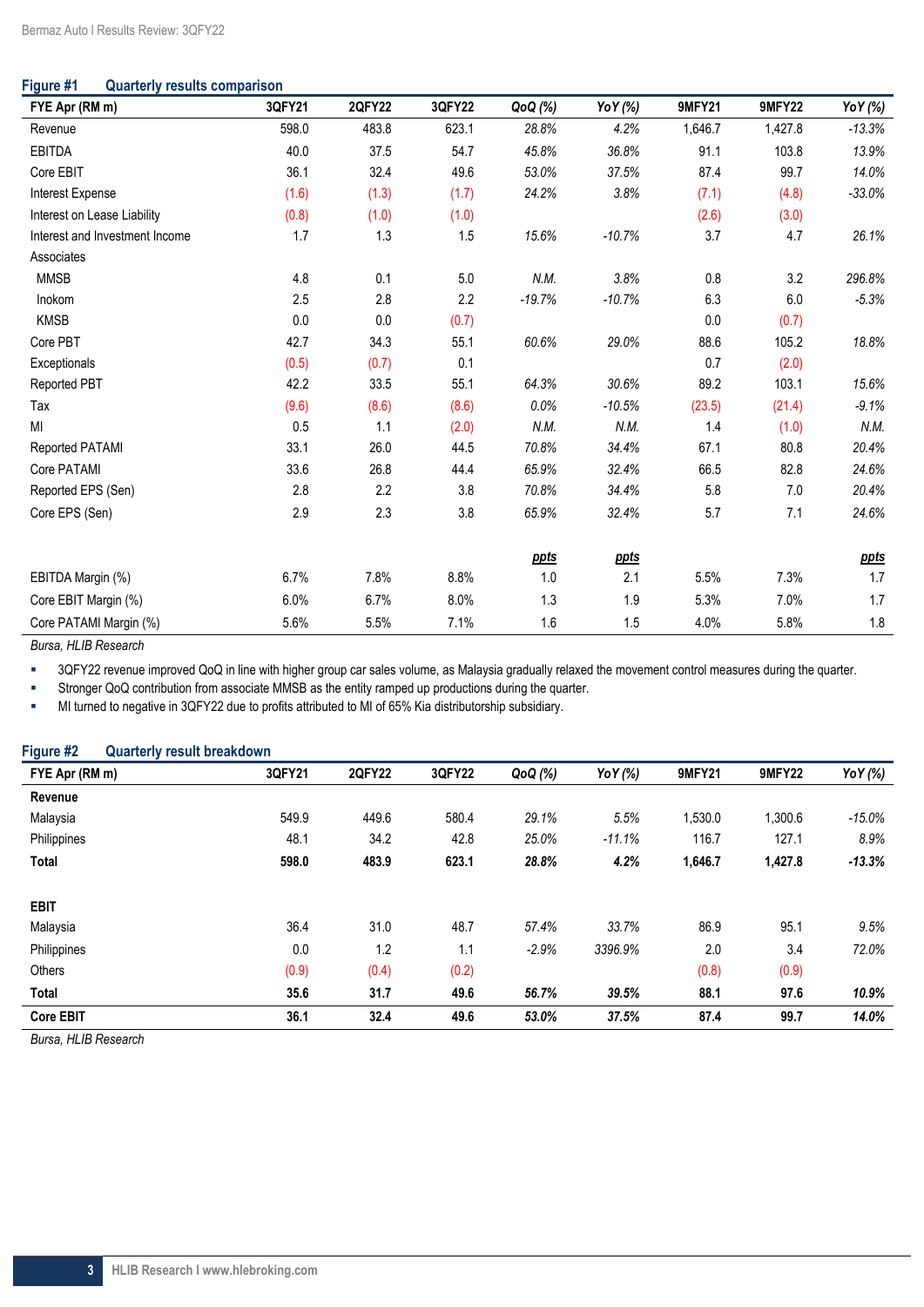Bermaz Auto l Results Review: 3QFY22

| . .gu. o <i>.</i> . o<br>*********<br><u>UMIUU MTUMINUUTTII</u> | <b>2QFY21</b>           | <b>1QFY22</b>           | <b>2QFY22</b> | QoQ (%)  | Yo Y (%) | 6MFY21           | 6MFY22         | Yo Y (%)  |
|-----------------------------------------------------------------|-------------------------|-------------------------|---------------|----------|----------|------------------|----------------|-----------|
| <b>Malaysia Mazda Sales</b>                                     |                         |                         |               |          |          |                  |                |           |
| Mazda CBU                                                       |                         |                         |               |          |          |                  |                |           |
| Mazda 2                                                         | 41                      | 39                      | 79            | 102.6%   | 92.7%    | 230              | 144            | $-37.4%$  |
| Mazda 3                                                         | 230                     | 371                     | 76            | $-79.5%$ | $-67.0%$ | 809              | 663            | $-18.0%$  |
| Mazda 5                                                         | $\pmb{0}$               | $\pmb{0}$               | $\pmb{0}$     | N.M.     | N.M.     | 1                | 0              | N.M.      |
| Mazda 6                                                         | $\overline{7}$          | 37                      | 29            | $-21.6%$ | 314.3%   | 55               | $70\,$         | 27.3%     |
| Biante                                                          | $\pmb{0}$               | $\pmb{0}$               | $\pmb{0}$     | N.M.     | N.M.     | $\boldsymbol{2}$ | 0              | N.M.      |
| $CX-3$                                                          | $\sqrt{2}$              | 328                     | 212           | $-35.4%$ | 10500.0% | 235              | 540            | 129.8%    |
| CX-30                                                           | 429                     | 126                     | 166           | 31.7%    | $-61.3%$ | 1,196            | 452            | $-62.2%$  |
| $CX-9$                                                          | 26                      | 13                      | 17            | 30.8%    | $-34.6%$ | 101              | 33             | $-67.3%$  |
| MX-30                                                           | $\pmb{0}$               | $\pmb{0}$               | 1             | N.M.     | N.M.     | $\pmb{0}$        | $\mathbf{1}$   | N.M.      |
| $MX-5$                                                          |                         | 12                      | 5             | $-58.3%$ | 400.0%   | 12               | 20             | 66.7%     |
| <b>BT-50</b>                                                    | $\mathbf{1}$            | $\overline{\mathbf{c}}$ | 43            | 2050.0%  | 4200.0%  | 21               | 48             | 128.6%    |
| Subtotal                                                        | 737                     | 928                     | 628           | $-32.3%$ | $-14.8%$ | 2,662            | 1,971          | $-26.0%$  |
| Mazda CKD                                                       |                         |                         |               |          |          |                  |                |           |
| Mazda 3                                                         | $\pmb{0}$               | $\pmb{0}$               | 0             | N.M.     | N.M.     | $\pmb{0}$        | $\overline{c}$ | N.M.      |
| $CX-5$                                                          | 2,514                   | 1,437                   | 2,074         | 44.3%    | $-17.5%$ | 5,827            | 4,474          | $-23.2%$  |
| $CX-8$                                                          | 345                     | 334                     | 467           | 39.8%    | 35.4%    | 1,290            | 1,040          | $-19.4%$  |
| Subtotal                                                        | 2,859                   | 1,771                   | 2,541         | 43.5%    | $-11.1%$ | 7,117            | 5,516          | $-22.5%$  |
| <b>Mazda Total</b>                                              | 3,596                   | 2,699                   | 3,169         | 17.4%    | $-11.9%$ | 9,779            | 7,487          | $-23.4%$  |
|                                                                 |                         |                         |               |          |          |                  |                |           |
| Peugeot (CKD)                                                   |                         |                         |               |          |          |                  |                |           |
| 2008                                                            |                         | $\pmb{0}$               | 57            |          |          |                  | 57             |           |
| 3008                                                            |                         | 100                     | 167           |          |          |                  | 267            |           |
| 5008                                                            |                         | 33                      | 59            |          |          |                  | 92             |           |
| <b>Peugeot Total</b>                                            | 46                      | 133                     | 283           | 112.8%   | 515.2%   | 46               | 416            | 804.3%    |
|                                                                 |                         |                         |               |          |          |                  |                |           |
| Kia (CBU)                                                       |                         |                         |               |          |          |                  |                |           |
| Carnival                                                        |                         |                         | 157           |          |          |                  | 157            |           |
| <b>Kia Total</b>                                                | $\mathbf{0}$            | 0                       | 157           | N.M.     | N.M.     | $\mathbf{0}$     | 157            | N.M.      |
|                                                                 |                         |                         |               |          |          |                  |                |           |
| <b>Malaysia Total</b>                                           | 3,642                   | 2,832                   | 3,609         | 27.4%    | $-0.9%$  | 9,825            | 8,060          | $-18.0%$  |
|                                                                 |                         |                         |               |          |          |                  |                |           |
| The Philippines Sales Statistics                                | 3QFY21                  | <b>2QFY22</b>           | 3QFY22        | QoQ (%)  | Yo Y (%) | <b>9MFY21</b>    | <b>9MFY22</b>  | QoQ (%)   |
| <b>CBU</b>                                                      |                         |                         |               |          |          |                  |                |           |
| Mazda 2                                                         | 13                      | $\pmb{0}$               | 27            | N.M.     | 107.7%   | 38               | 27             | $-28.9%$  |
| Mazda 3                                                         | 64                      | 18                      | 18            | 0.0%     | $-71.9%$ | 219              | 68             | $-68.9%$  |
| Mazda 6                                                         | 12                      | $\overline{c}$          | $\mathbf{1}$  | $-50.0%$ | $-91.7%$ | 15               | 6              | $-60.0\%$ |
| $CX-3$                                                          | $\overline{\mathbf{4}}$ | $\pmb{0}$               | 0             | N.M.     | N.M.     | 11               | 8              | $-27.3%$  |
| CX-30                                                           | 48                      | 13                      | 25            | 92.3%    | $-47.9%$ | 75               | 74             | $-1.3%$   |
| $CX-5$                                                          | 64                      | 65                      | 55            | $-15.4%$ | $-14.1%$ | 131              | 182            | 38.9%     |
| $CX-8$                                                          | 35                      | 52                      | 67            | 28.8%    | 91.4%    | 59               | 172            | 191.5%    |
| $CX-9$                                                          | 40                      | 34                      | 0             | N.M.     | N.M.     | 82               | 106            | 29.3%     |
| $MX-5$                                                          | 15                      | 26                      | 11            | $-57.7%$ | $-26.7%$ | 66               | 54             | $-18.2%$  |
| <b>BT-50</b>                                                    | 57                      | 5                       | 132           | 2540.0%  | 131.6%   | 115              | 169            | 47.0%     |
| <b>Philippines Total</b>                                        | 352                     | 215                     | 336           | 56.3%    | $-4.5%$  | 811              | 866            | 6.8%      |
|                                                                 |                         |                         |               |          |          |                  |                |           |
| <b>GRAND TOTAL</b>                                              | 3,994                   | 3,047                   | 3,945         | 29.5%    | $-1.2%$  | 10,636           | 8,926          | $-16.1%$  |

*\*Associate level, as BAASB only became 55% subsidiary effective 2QFY22. Bermaz Auto*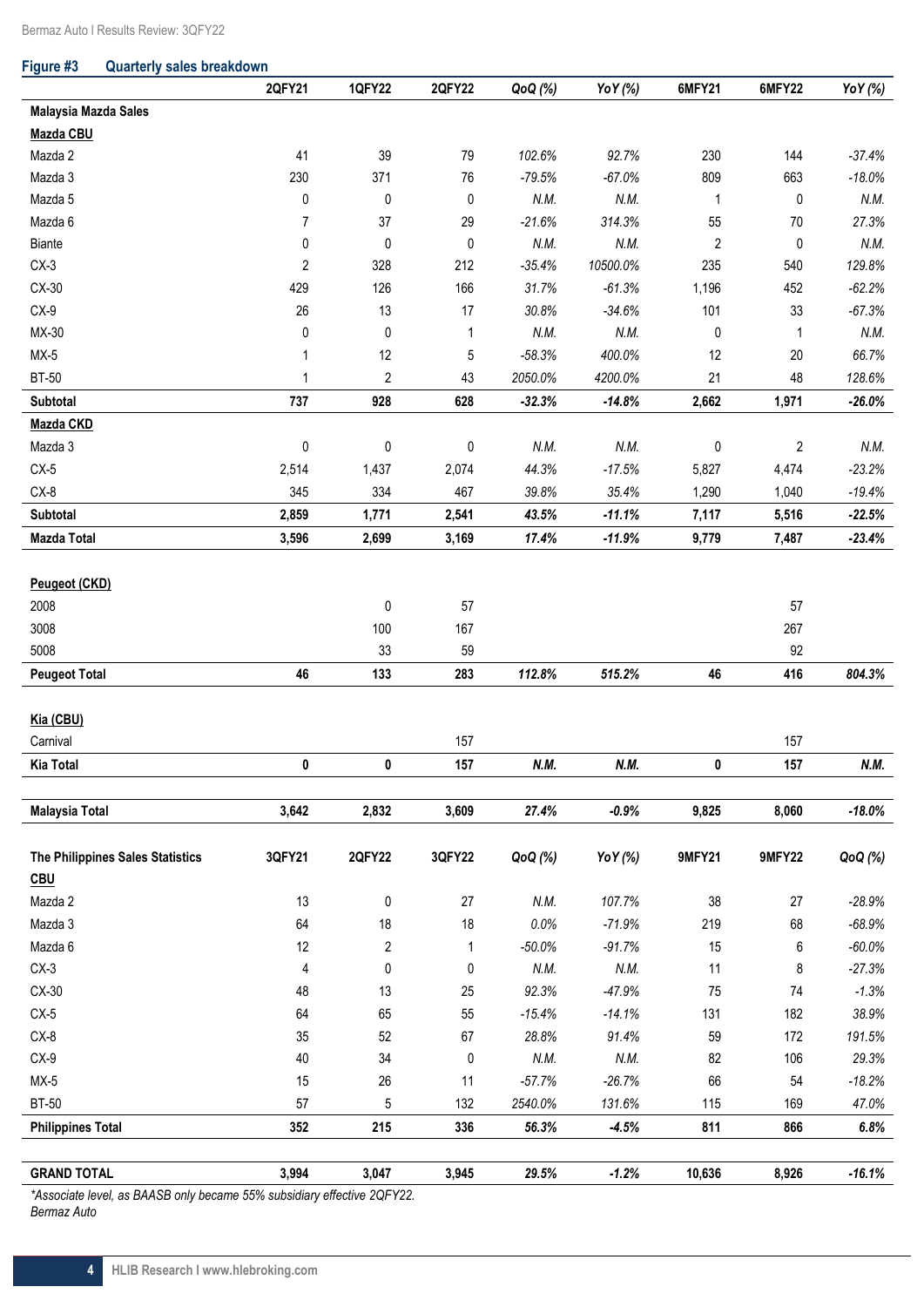Bermaz Auto l Results Review: 3QFY22